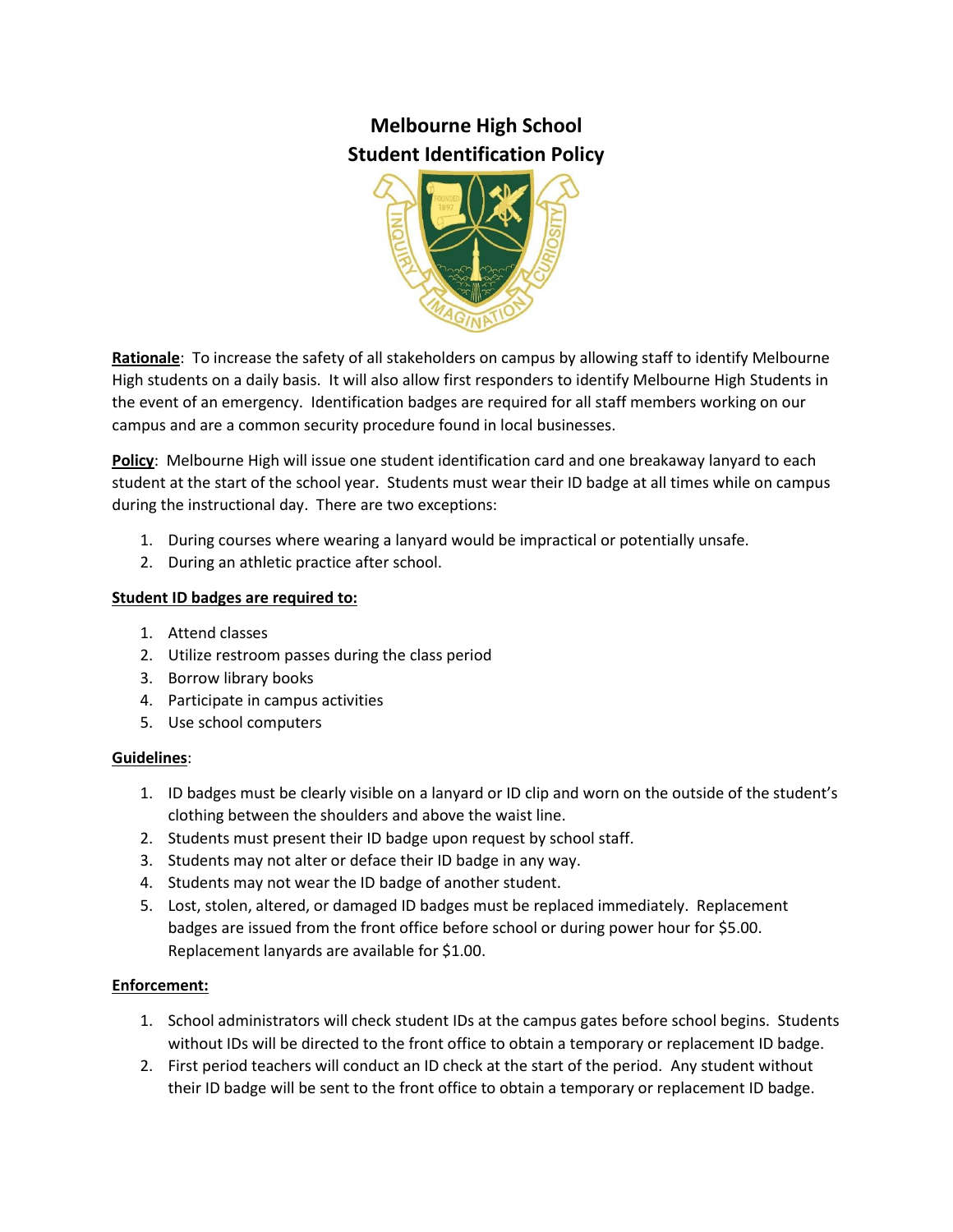The clerk will record students' names and track the number of times they have not worn their ID badge.

#### **Corrective strategies for not displaying or possessing an ID badge:**

| $1st$ offense:             | Verbal warning, temporary ID issued for free                                                                                                              |
|----------------------------|-----------------------------------------------------------------------------------------------------------------------------------------------------------|
| 2nd offense:               | Parent contact, temporary ID issued for \$1                                                                                                               |
| $3^{\text{rd}}$ + offense: | Parent contact, replacement ID issued for \$5, discipline for willful disobedience<br>including detention, suspension pending parent conference, and ISS. |

## *The principal reserves the right to assign corrective strategies for willful disobedience outlined in the Brevard Public School Student Discipline Plan to any student who refuses to comply with this policy.*

#### **Question & Answer:**

**When do I have to wear my ID badge?** Students must wear their ID badge from the time they arrive on campus until they leave campus in the afternoon.

**Where should I store my ID badge when I'm not at school**? We recommend storing your ID badge in a backpack, purse, or bag that you bring to campus every day. Students are subject to school discipline if they arrive on campus without their ID badge, so storing the ID badge in a locker is not a viable option. Create a habit of consistently storing the ID badge in a bag you bring to campus so that you always have it.

**What do I do if I lose or damage my badge?** Lost or damaged ID badges must be replaced at the student's expense. Replacement ID badges cost \$5.00.

**How do I pay for a replacement ID badge?** Students can use cash or check payable to Melbourne High School. We can also charge the \$5.00 replacement cost to the student's school account. Financial obligations to the school must be satisfied before students can buy tickets to Homecoming, Prom, participate in our senior graduation ceremony, or receive their high school diploma.

**Where do I get a replacement ID badge or lanyard?** Replacements are available in the front office before school or during power hour. Replacement badges cost \$5.00. Lanyards are \$1.00. ID clips cost \$0.50.

**Do I have to wear the school issued lanyard?** No. Students may wear a lanyard of their choice as long as it is school appropriate and the length does not extend below the waistline. Lanyards with profanity, suggestive language, inappropriate themes, or references to drugs, alcohol, or violence are prohibited. Students may also chose to use a plastic ID clip to wear their badge instead.

**Can I wear my ID badge in a clear badge holder?** Yes. A clear plastic ID badge holder can be used at the student's discretion. However, it must be attached to the student's lanyard and worn around the neck.

**What if I leave my ID badge at home accidentally?** The school will issue a temporary ID badge to the student one time free of charge. We will charge the student for the cost of a temporary badge on the